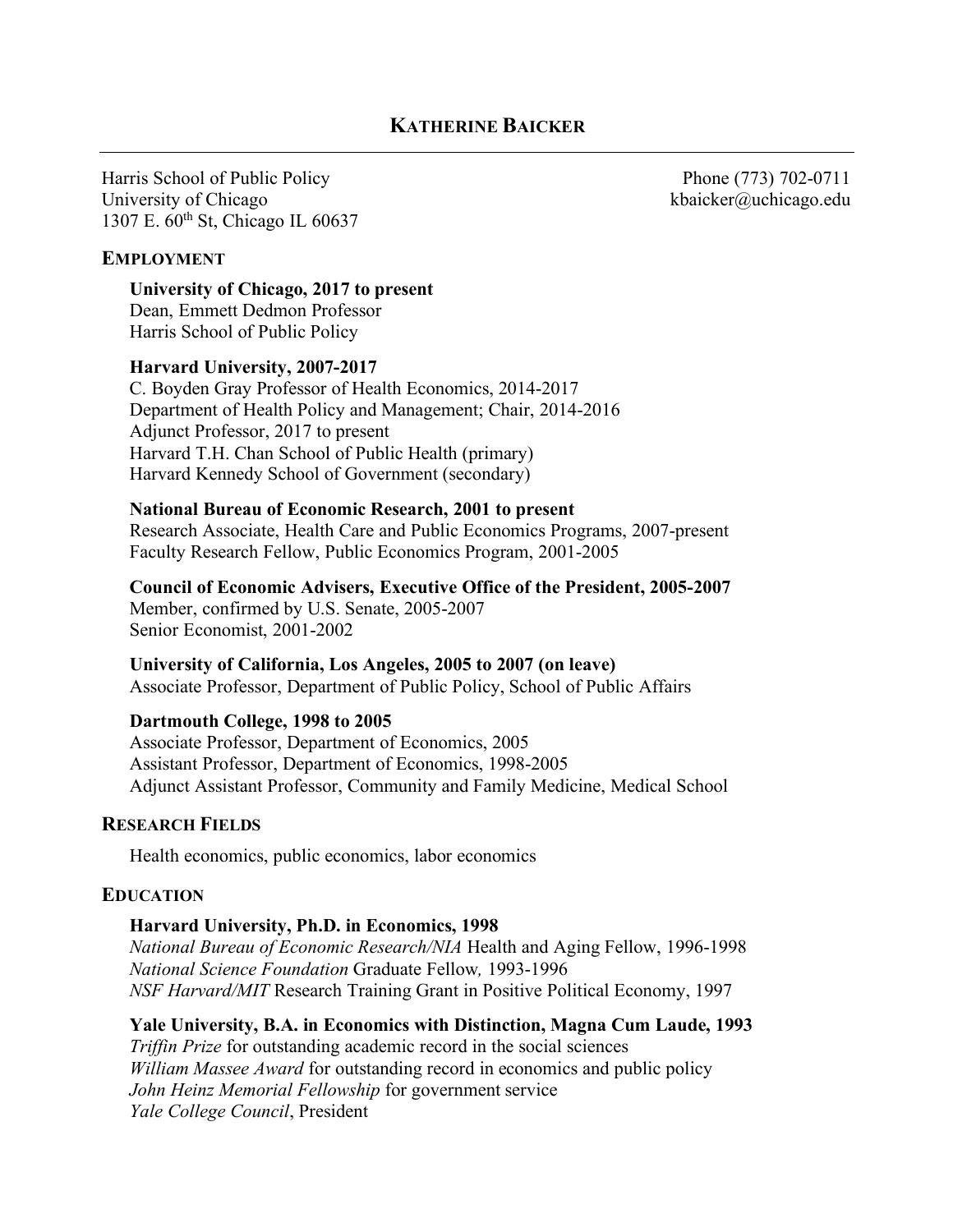## **PROFESSIONAL ACTIVITIES**

#### **Boards and Positions**

*Eli Lilly,* Board of Directors, 2011-present; Pub Policy & Compliance Cmt Chair, 2018-present *HMS Holdings,* Board of Directors, 2019-present *Mayo Clinic,* Trustee, 2019-present *NORC,* Trustee, 2019-present *NIHCM,* Advisory Board, 2019-present *Health Affairs*, Editorial Board, 2008-present *Jameel Poverty Action Lab (JPAL)*, Affiliate, 2015-present *ideas42,* Scientific Director, 2010-present *AcademyHealth,* Board of Directors; Chair 2011-13, Vice Chair 2009-11, Secretary 2008-9 *Journal of Health Economics*, Editorial Board, 2008-2018 *Forum for Health Economics & Policy*, Editor, 2008-2012 *Journal of Economic Perspectives,* Associate Editor, 2011-2014 *American Journal of Health Economics*, Editorial Board, 2014-2018 *TIAA-CREF Institute Fellow*, 2009-2017 *Brookings Institution,* Nonresident Senior Fellow, Economic Studies Program, 2013-2017

# **Commission and Committee Memberships**

*Congressional Budget Office,* Panel of Health Advisers 2009-present *National Academy of Medicine/Institute of Medicine,* 2011-present *Council on Foreign Relations*, 2019-present *American Academy of Arts and Sciences,* 2018-present *Medicare Payment Advisory Commission*, Commissioner 2010-2016 *Group Insurance Commission of Massachusetts*, 2013-2017; Chair 2014-2017 *World Economic Forum* Expert Network, 2018-present *Robert Wood Johnson Foundation,* Commission to Build a Healthier America 2008-9; 2012-4; Policies for Action Technical Advisory Committee, Chair, 2015 *Institute of Medicine,* Committee on Health Insurance Status and Its Consequences 2009 *American Economic Association,* Committee on Government Relations, 2014-2017 *Assistant Secretary for Planning and Evaluation* Expert Workforce Panel, 2010 *Center for the Study of the Presidency and Congress,* Commission on U.S. Federal Leadership in Health and Medicine, 2010 *Bending the Curve*, Brookings Institution Panel, 2012-2013 *Partnership for the Future of Medicare,* Advisory Board 2012-14

## **Study Sections and Panels**

NIH SSPS study section, 2010-2014; chair, 2012-2014 Ad Hoc study sections: HSOD and HOP; Special Emphasis Panel chair NIA Data Monitoring Committee for the Health and Retirement Study, 2016-2018 NBER Institutional Review Board/Human Subjects Committee, Vice Chair, 2011-2016

#### **Awards and Honors**

*Council on Foreign Relations*, elected 2019 *American Academy of Arts and Sciences,* elected 2018 *Article of the Year Award,* AcademyHealth 2015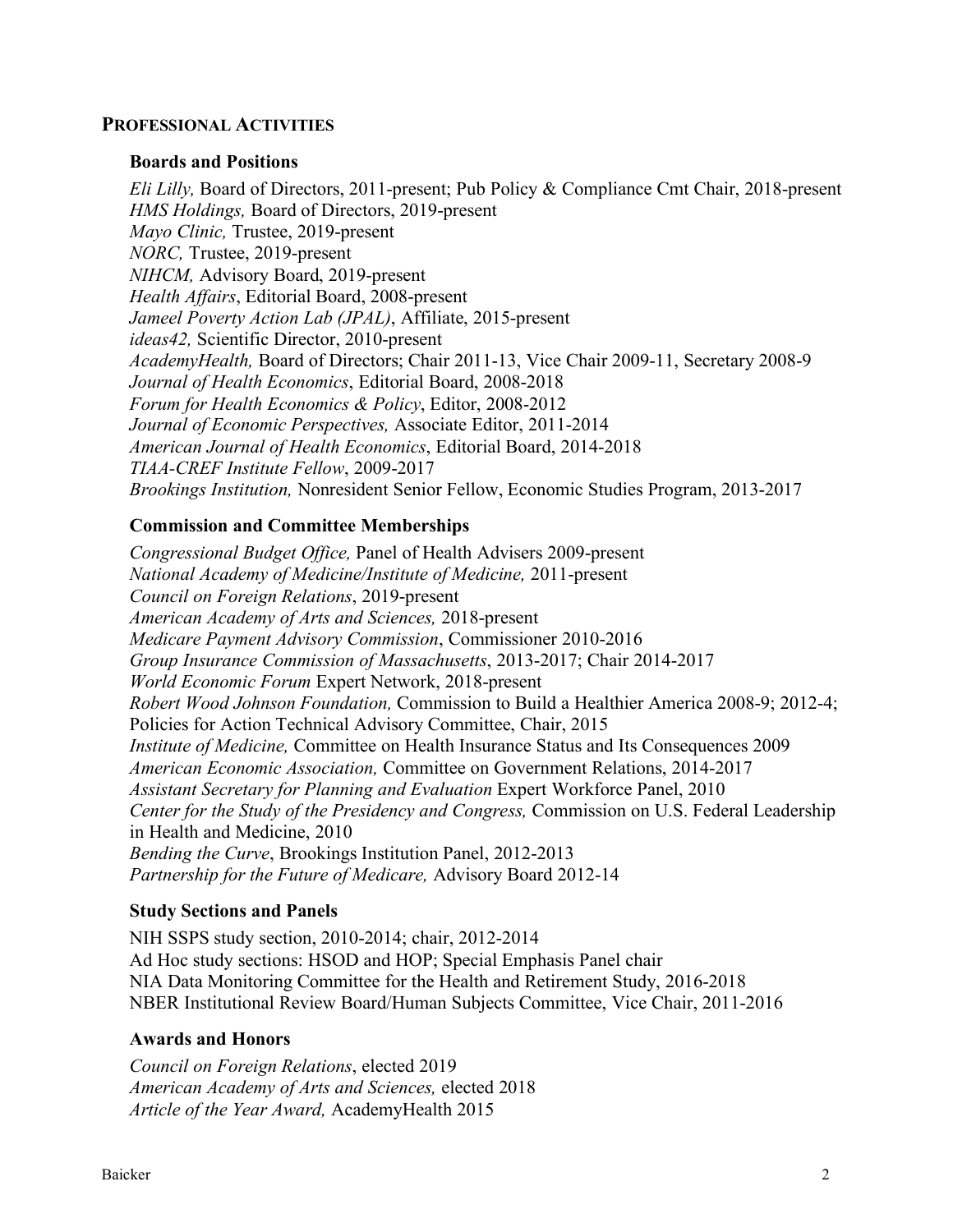*NIHCM Annual Research Award Finalist,* 2013, 2014, 2015 *Arrow Award,* iHEA winner 2013; honorable mention 2016 *Health Services Research Impact Award,* AcademyHealth 2013 *Institute of Medicine,* elected 2011 *Outstanding Journal Article,* Care Continuum Alliance 2010 *National Academy of Social Insurance*, Elected 2007; Dissertation Prize Winner 1999 *National Tax Association,* Dissertation Prize Honorable Mention, 1999 *Association for Public Policy Analysis and Management*, Dissertation Prize Hon. Mention, 1998 *Upjohn Institute,* Dissertation Prize Finalist, 1998 *Russell Sage Foundation,* Summer Institute in Behavioral Economics, 1996

# **Congressional Testimony**

Senate Committee on Health Education, Labor, and Pensions Senate Committee on Finance Senate Committee on Homeland Security and Governmental Affairs Joint Economic Committee Senate Committee on Banking, Housing, and Urban Affairs House Committee on Energy and Commerce Subcommittee on Health House Committee on Ways and Means Subcommittee on Health

# **Referee and Advisory Committees**

American Economic Review, American Journal of Health Economics, American Journal of Health Promotion, Annals of Internal Medicine, Archives of Internal Medicine, British Medical Journal, Canadian Journal of Economics, Council on Foreign Relations Advisory Committee, Econometrica, Economic Journal, Health Affairs, Health Services Research, Institute of Medicine, Journal of the Amercian Medical Association, JAMA Internal Medicine, Journal of Health Care for the Poor and Underserved, Journal of Health Economics, Journal of Health Politics Policy and Law, Journal of Human Resources, Journal of Law and Economics, Journal of Policy Analysis and Management, Journal of Political Economy, Journal of Public Economics, Journal of Urban Economics, Labour Economics, Medicare and Medicaid Research Review, Medical Care, Milbank Quarterly, National Academy of Public Administration, National Science Foundation, National Tax Journal, New England Journal of Medicine, Quarterly Journal of Economics, Review of Economics and Statistics, Robert Wood Johnson Foundation, Southern Economic Journal

## **Organization Memberships**

National Academy of Medicine, American Academy of Arts and Sciences, National Academy of Social Insurance, Economic Club of Chicago, Commercial Club of Chicago, Chicago Network, Chicago Club, American Economic Association, AcademyHealth, National Association of Corporate Directors, Council on Foreign Relations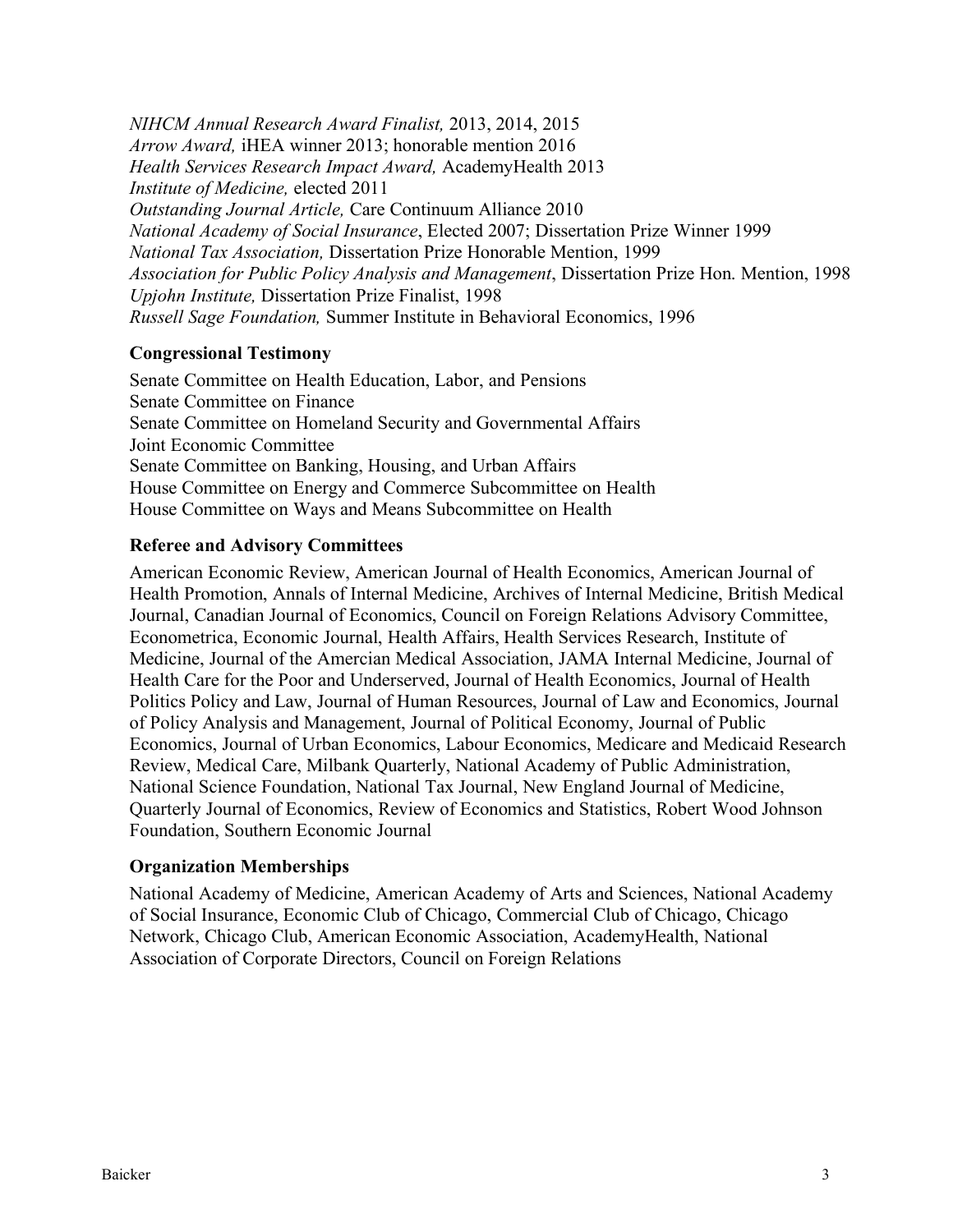## **GRANTS AND CONTRACTS**

#### **Oregon Health Insurance Experiment**

- *National Institute on Aging*, Project Leader (with A. Finkelstein), "How Health Insurance Affects Health," P01 AG005842 (Baicker, PI), 2017-2022
- *National Institute on Aging,* PI (with A. Finkelstein), R01 AG034151, 2010-2022

*National Institute on Aging,* PI (with A. Finkelstein), RC2 AG036631, 2009-2011

*Robert Wood Johnson Foundation,* PI (with A. Finkelstein), 050534, 2008-2011

- *MacArthur Foundation*, PI (with A. Finkelstein), 93341, 2009-2012
- *California HealthCare Foundation*, PI (with A. Finkelstein), 08-1433, 2008-2009
- *Sloan Foundation*, PI (with A. Finkelstein), 2008-6-26, 2008-2011
- *Smith Richardson Foundation*, PI (with A. Finkelstein), SRF 2008-7755, 2008-2009
- *National Institute on Aging*, Project Leader (with A. Finkelstein and J. Gruber), through NBER P30 AG012180 (D. Wise PI), 2008-2009
- *Assistant Secretary for Planning and Evaluation*, *HHS*, Project Leader (with A. Finkelstein), through NBER P30 AG012180 (D. Wise PI), 2008-2009
- *Social Security Administration*, Project Leader (with A. Finkelstein), through NBER Grant 10- M-98363-1-02, Project NB10-14, 2009-2010

#### **Impact of Employer Wellness Programs**

*National Institute on Aging,* Principal Investigator, R01 AG050329, 2016-2020

*Robert Wood Johnson Foundation,* Project Co-Director (with Z. Song), 72611, 2015-1018

*National Institute on Aging*, Project Leader, P30 AG012810 (D. Wise, PI), 2014-2015

*Jameel Poverty Action Lab – North America*, Principal Investigator, 2014-2017

### **Evaluation of the Nurse Family Partnership in South Carolina**

*The Children's Trust of South Carolina,* Principal Investigator, 2016-2020

*The Duke Endowment,* Principal Investigator, 14-02-SGO, 2015-2016

*Jameel Poverty Action Lab – North America*, Principal Investigator, 2015-2018 (pilot); 2016- 2021 (full evaluation)

#### **Other Projects**

- *National Institute on Aging*, Principal Investigator, "Improving Health Outcomes for an Aging Population," P01 AG005842, 2017-2022
- *National Institute on Aging*, Principal Investigator, "The Economics of Health, Wealth, and Well-Being," P01 AG005842, 2016-2017
- *National Institute on Aging*, Project Leader (with Z. Obermeyer), "Assessing the Overuse and Underuse of Diagnostic Testing," P01 AG005842 (Baicker, PI), 2017-2022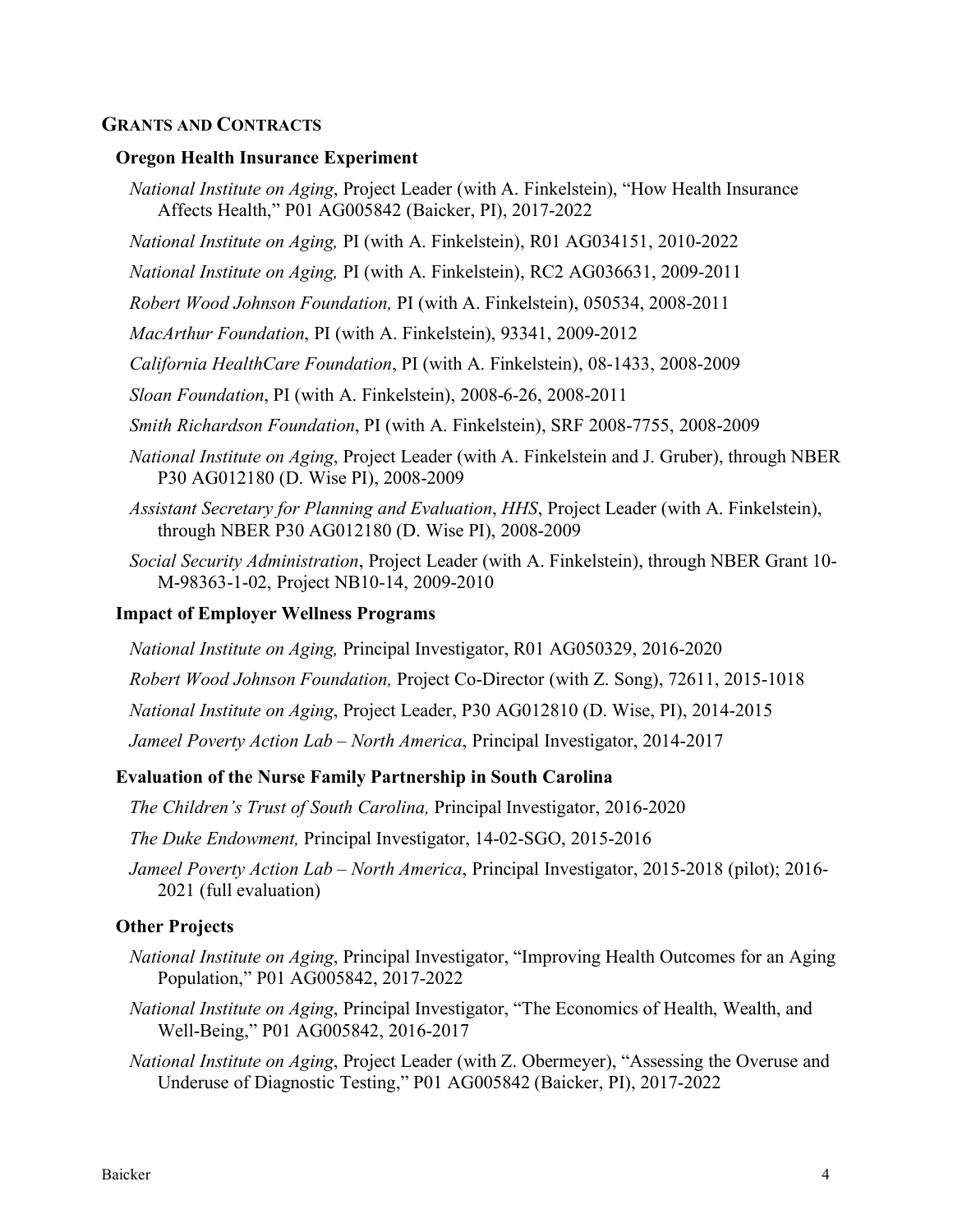- *National Institute on Aging*, Principal Investigator (with D. Cutler), NBER Center for Aging and Health Research, P30 AG012810, 2016-2017
- *National Institute on Aging*, Investigator, "Medicare in a Restructured Delivery System," P01 AG032952 (J. Newhouse, PI), 2015-2020
- *Grameen Health Innovations,* Principal Investigator, "Evaluation of a Comprehensive Health Care Program," 2013-15
- *Robert Wood Johnson Foundation,* Project Co-Director (with B. Wright), "Take-Up, Utilization, and Outcomes: Tools for Promoting Effective Enrollment and Care," 70592, 2013-2016
- *National Institute on Aging*, Investigator, "Financial Incentives for Improving Adherence," P01 AG005842 (D. Wise, PI), 2011-2013
- *Robert Wood Johnson Foundation/SHADAC State Health Access Reform Evaluation, PI, "Using* Behavioral Nudges to Improve Disease Management: Cost-Effective Strategies for Improving Care of Low-Income Diabetics," 68057, 2010-2012
- *Robert Wood Johnson Foundation,* Project Co-Director (with B. Wright and J. Smith), "Examining How the Interaction of the Social Environment and Access to Coverage Impacts Health Outcomes in Lower-Income Populations," 68259, 2010-2012
- *Social Security Administration*, Project Leader, "The Dynamic Implications of Rising Health Care Spending," through National Bureau of Economic Research as part of the Retirement Research Consortium, RRC08098400-03-00, 2010-2011
- *Robert Wood Johnson Foundation,* Project Co-Director (with S. Mullainathan), "Levers to Increase Health Insurance Take-Up," 66014, 2009-2010
- *National Institute on Aging,* Project Leader, "The Spillover Effects of Medicare Advantage," P01 AG032952 (J. Newhouse, PI), 2009-2014
- *ARC,* Investigator, "Understanding Spillovers in Health Care Markets," (M. Chernew, PI) 150067, 2009
- *National Institute on Aging,* Principal Investigator, "The Spillover Effects of Health Insurance Coverage and Generosity," R03 AG027821, 2007-2009
- *America's Health Insurance Plans*, Principal Investigator, Research Contracts, 2008
- *Employment Policies Institute,* Principal Investigator, Research Contract (joint with A. Chandra), 2005; Research Contract (joint with H. Levy), 2004
- *Rockefeller Center at Dartmouth,* Faculty Scholarship, 2004; Public Policy Grant, 2004; Urban-Regional Studies Grant, 2003
- *National Institute on Aging,* Investigator, "Causes and Consequences of Health Care Intensity," P01 AG19783-02 (J. Skinner, PI), 2001-05
- *Dartmouth College Junior Faculty Fellowship*, 2002
- *Manhattan Institute,* Principal Investigator, Research Contract, 2000
- *Joint Center for Poverty Research/Department of Health and Human Services,* Principal Investigator, Research Development Grant, 2000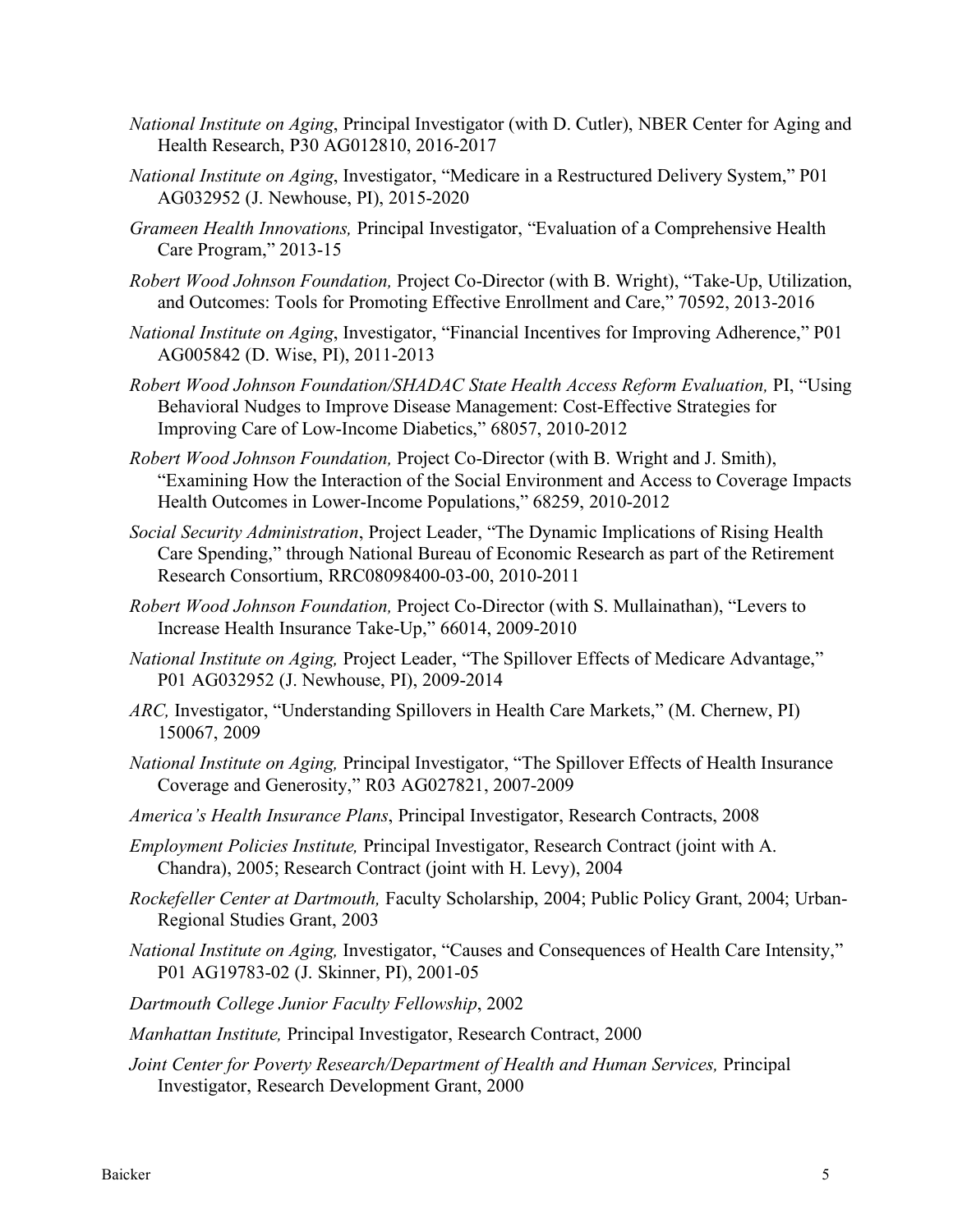# **PUBLICATIONS**

**Does One Medicare Fit All? The Economics of Uniform Health Insurance Benefits**, forthcoming in *Tax Policy and the Economy,* NBER Working Paper 26472 and BFI Working Paper 2019-132, November 2019 (joint with M. Shepard and J. Skinner)

**Effect of a Workplace Wellness Program on Employee Health and Economic Outcomes**, *JAMA*, Vol. 321, no. 15, pp 1491-1501, April 16, 2019 (joint with Z. Song)

**The Impact of Medicaid Expansion on Voter Participation: Evidence from the Oregon Health Insurance Experiment**, *Quarterly Journal of Political Science*, Vol. 14, no. 4, pp 383- 400 (also NBER Working Paper 25244, BFI WP 2018-76, Nov 2018) (joint with A. Finkelstein)

**Driving Better Health Policy: "It's the Evidence, Stupid," Uwe Reinhardt Memorial Lecture,** *Health Services Research,* Vol. 53, no. 6, part 1, pp 4055-4063*,* Nov 2018

**The Effect of Medicaid on Dental Care of Poor Adults: Evidence from the Oregon Health Insurance Experiment**, *Health Services Research*, Vol. 53, no. 4, part I, pp 2147-2164, Aug 2018 (joint with H. Allen, B. Wright, S. Taubman, and A. Finkelstein)

**The Effect of Medicaid on Management of Depression: Evidence from the Oregon Health Insurance Experiment**, *Milbank Quarterly*, Vol. 96, no. 1, pp 29-56, March 2018 (joint with H. Allen, B. Wright, S. Taubman, A. Finkelstein)

**Challenges In Understanding Differences In Health Care Spending Between The U.S. and Other High Income Countries**, *JAMA,* Vol. 319, no. 10, pp 986-7, March 13, 2018 (joint with A. Chandra)

**Evidence-Based Health Policy,** *New England Journal of Medicine*, Vol. 337, no. 25, pp 2413-5, December 21, 2017 (joint with A. Chandra)

**The Effect of Medicaid on Medication Use Among Poor Adults: Evidence from Oregon**, *Health Affairs,* Vol. 36, no.12, pp 2110-2114, Dec 5, 2017 (joint with H. Allen, B. Wright, A. Finkelstein)

**The Uninsured Do Not Use the Emergency Department More – They Use Other Care Less,**  *Health Affairs,* Vol. 36, no.12, pp 2115-2122, Dec 5, 2017 (joint with R. Zhou, S. Taubman, A. Finkelstein)

**Health Insurance and Health – What the Recent Evidence Tells Us,** *New England Journal of Medicine,* Vol. 377, no. 6, pp 586-593, Aug 10, 2017 (joint with B. Sommers and A. Gawande)

**Low-Cost Behavioral Nudges Increase Medicaid Take-up Among Eligible Residents of Oregon,** *Health Affairs,* Vol. 36, no. 5, pp 838-845, May 2017 (joint with B. Wright, G. Garcia-Alexander, and M. Weller)

**Alternative Alternative Payment Models,** *JAMA Internal Medicine*, Vol. 177, no. 2, pp 222- 223, Feb 1 2017 (joint with M. Chernew)

**Effect of Medicaid Coverage on ED Use — Further Evidence from Oregon's Experiment**, *New England Journal of Medicine*, Vol. 375, no. 16, pp 1505-7, October 20, 2016 (joint with A. Finkelstein, H. Allen, B. Wright, S. Taubman)

**Short-term Outcomes for Medicare Beneficiaries After Low-Acuity Visits to Emergency Departments and Clinics,** *Medical Care,* Vol. 54, no. 5, pp 498-503, May 2016 (joint with M.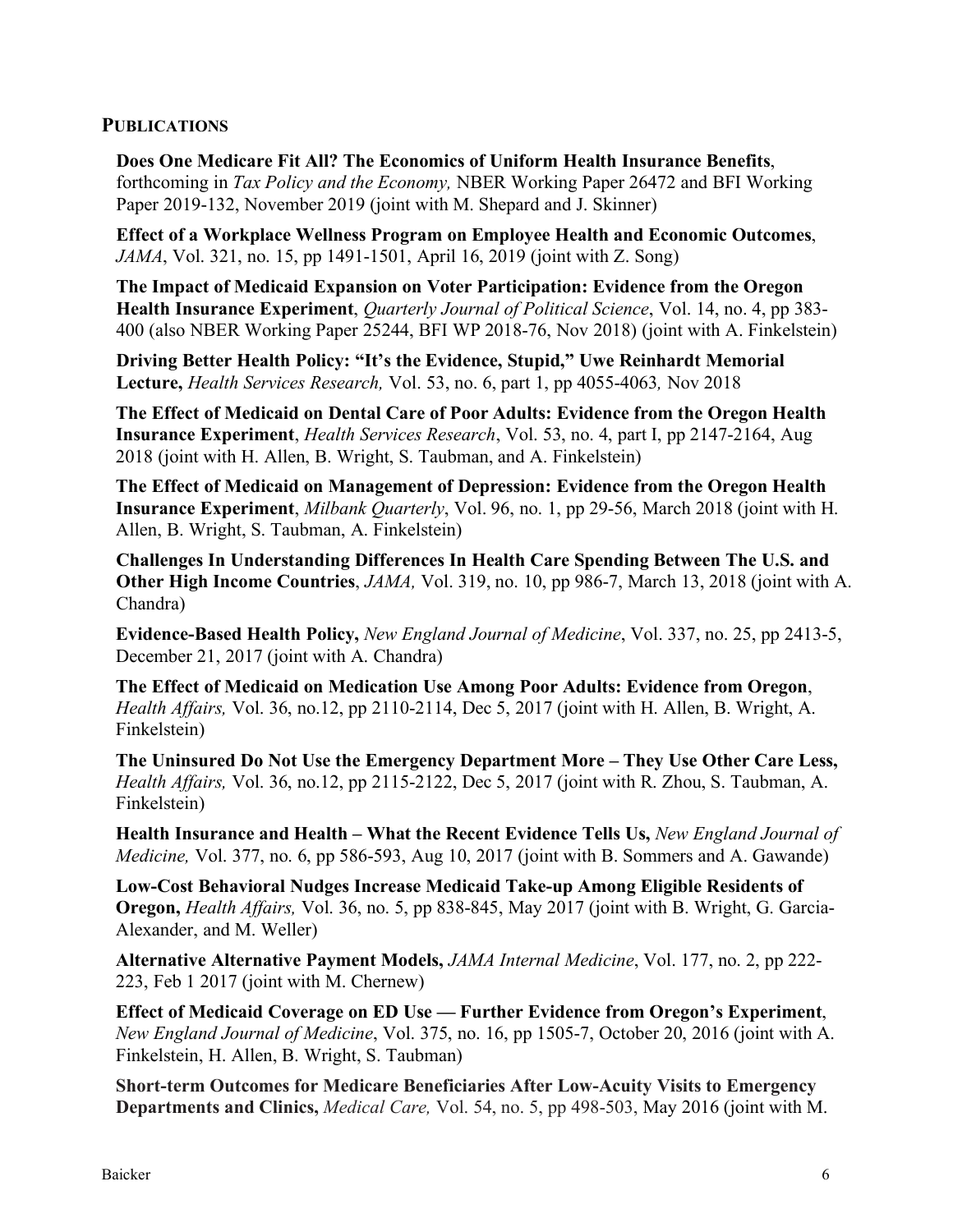Niedzwiecki, D. Cutler, Z. Obermeyer, and M. Wilson)

**Medicare Payment Policy and System-Level Health-Care Use: The Spillover Effects of Medicare Managed Care**, *American Journal of Health Economics*, Vol. 1 no. 4, pp 399-431, Fall 2015 (joint with J. Robbins)

**Reevaluating Reports of Defensive Medicine**, *Journal of Health Politics, Policy, and Law*, Vol. 40, no. 6, December 2015 (joint with B. Wright and N. Olson)

**Behavioral Hazard in Health Insurance,** *Quarterly Journal of Economics*, Vol. 130, no. 4, pp 1623-1667, Nov 2015 (also NBER Working Paper 18468, October 2012) (joint with S. Mullainathan and J. Schwartzstein) – honorable mention for Arrow Award, 2016

**The Veiled Economics of Employee Cost-Sharing**, *JAMA Internal Medicine,* Vol. 175, no. 7, pp 1081-2, July 2015 (joint with A. Chandra)

**Cost Sharing as a Tool to Drive Higher-Value Care,** *JAMA Internal Medicine,* Vol. 175, no. 3, pp 399-400, March 2015 (joint with H. Levy)

**How Narrow a Network is Too Narrow?** *JAMA Internal Medicine,* Vol. 175, no. 3, pp 337-8, March 2015 (joint with H. Levy)

**Shared Savings, Shared Decisions, and Incentives for High-Value Medical Care,** *JAMA Internal Medicine,* Vol. 174, no. 12, pp 2014-5, December 2014 (joint with M. Rosenthal)

**The Impact of Medicaid on Labor Market Activity and Program Participation: Evidence from the Oregon Health Insurance Experiment,** *American Economic Review: Papers and Proceedings,* Vol. 104, no. 5, pp 322-328, May 2014 (also NBER Working Paper 19547; joint with A. Finkelstein, J. Song, and S. Taubman)

**Changes in Mortality After Massachusetts Health Care Reform,** *Annals of Internal Medicine,*  Vol. 160, no. 9, pp 585-594, May 6, 2014 (joint with B. Sommers and S. Long) – Finalist for NIHCM Annual Research Award; AcademyHealth Article of the Year

**New Medicaid Enrollees in Oregon Report Health Care Successes and Challenges**, *Health Affairs*, Vol. 33, no. 2, pp 292-9, February 2014 (joint with H. Allen and B. Wright)

**Medicaid Increases Emergency Department Use: Evidence from Oregon's Health Insurance Experiment***, Science*, Vol. 343, pp 263-286, January 17, 2014 (joint with S. Taubman, H. Allen, B. Wright, and A. Finkelstein)

**Is this Time Different? The Slowdown in Health Care Spending: Comment on Chandra, Holmes, and Skinner**, *Brookings Papers on Economic Activity*, Fall 2013, pp 303-311

**The Spillover Effects of Medicare Managed Care: Medicare Advantage and Hospital Utilization**, *Journal of Health Economics,* Vol. 32, no.6, pp 1289-1300, December 2013 (also NBER Working Paper 19070, May 2013) (joint with M. Chernew and J. Robbins)

**The Oregon Health Insurance Experiment: When Limited Policy Resources Provide Research Opportunities,** *Journal of Health Politics, Policy and Law,* Vol. 38, no. 6, pp 1185- 1194, December 2013 (joint with H. Allen, S. Taubman, B. Wright, and A. Finkelstein)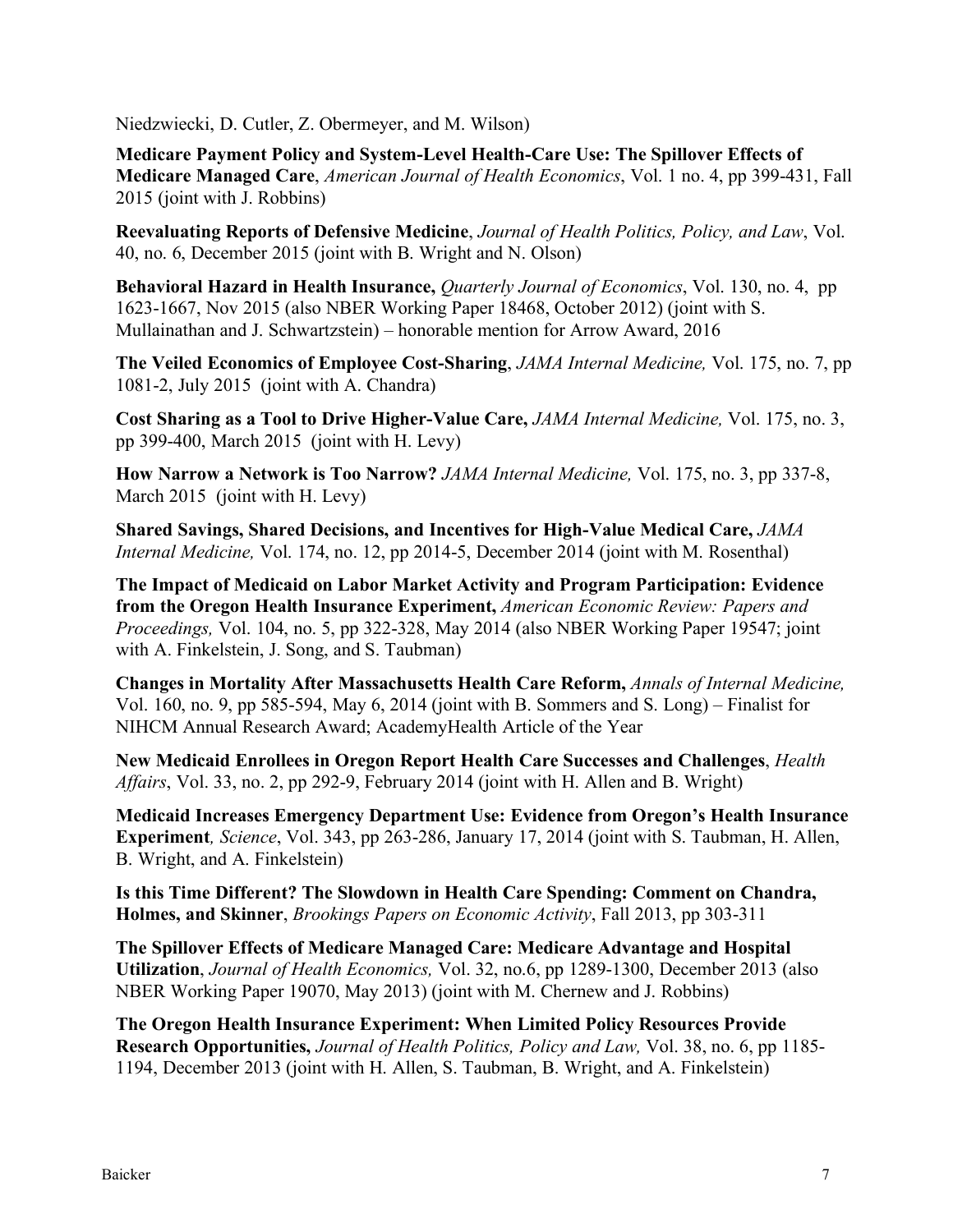**Coordination vs. Competition in Health Care Reform,** *New England Journal of Medicine*, Vol. 369, no. 9, August 29, 2013 (joint with H. Levy)

**Public Financing of the Medicare Program Will Make its Uniform Structure Increasingly Costly to Sustain**, *Health Affairs,* Vol. 32, no. 5, pp 882-890, May 7, 2013 (joint with M. Shepard and J. Skinner)

**The Oregon Experiment – Effects of Medicaid on Clinical Outcomes***, New England Journal of Medicine,* Vol. 368, no. 18, pp 1713-1722, May 2, 2013 (joint with S. Taubman, H. Allen, M. Bernstein, J. Gruber, J. Newhouse, E. Schneider, B. Wright, A. Zaslavsky, A. Finkelstein, and the Oregon Health Study Group) – Finalist for NIHCM Annual Research Award, 2014

**Variation in Medication Adherence in Heart Failure,** *JAMA Internal Medicine,* Vol. 173, no. 6, pp 468-70, March 25, 2013 (joint with Y. Zhang, S. Wu, and M. Fendrick)

**The Rise of the States: U.S. Fiscal Decentralization in the Post-War Period,** *Journal of Public Economics,* Vol. 96, no. 11-12, pp 1079-1091, Dec 2012 (joint with M. Singhal and J. Clemens)

**The Insurance Value of Medicare,** *New England Journal of Medicine,* Vol. 367, no. 19, pp 1773-1775, Nov. 8, 2012 (joint with H. Levy)

**Comparing Local and Regional Variation in Health Care Spending,** *New England Journal of Medicine,* Vol. 367, no. 18, pp 1724-31, Nov. 1, 2012 (joint with Y. Zhang, M. Fendrick, and S. Baik)

**Mortality and Access to Care among Adults after State Medicaid Expansions,** *New England Journal of Medicine,* 10.1056/NEJMsa1202099, Vol. 367, no. 11, pp 1025-1034, Sept. 13, 2012 (joint with B. Sommers and A. Epstein)

**The Health Care Jobs Fallacy,** *New England Journal of Medicine,* 10.1056/nejmp1204891, Vol 366, no. 26, pp 2433-5, June 28, 2012 (joint with A. Chandra)

**The Oregon Health Insurance Experiment: Evidence from the First Year***, Quarterly Journal of Economics*, Vol. 127, no. 3, August 2012, pp 1057-1106 (also NBERWorking Paper 17190; joint with A. Finkelstein, S. Taubman, B. Wright, M. Bernstein, J. Gruber, J. Newhouse, H. Allen, and the Oregon Health Study Group) – Recipient of AcademyHealth's HSR Impact Award; Finalist for NIHCM Annual Research Award; Recipient of Arrow Award

**Saving Money or Just Saving Lives? Improving the Productivity of U.S. Health Care Spending**, *Annual Review of Economics*, Vol 4, pp 33-56, July 2012 (joint with A. Chandra and J. Skinner)

**Health Insurance Coverage and Take-Up: Lessons from Behavioral Economics**, *Milbank Quarterly*, Vol 90, no. 1, pp 107-134, 2012 (joint with B. Congdon and S. Mullainathan)

**Health Care Spending Growth and the Future of U.S. Tax Rates,** *Tax Policy and the Economy*  25, September 2011, pp 39-67 (joint with J. Skinner, also NBER WP 16772)

**Aspirin, Angioplasty, and Proton Beam Therapy: the Economics of Smarter Health Care Spending**, Federal Reserve Bank of Kansas City Working Paper (presented at Jackson Hole Economic Symposium, 2011; joint with A. Chandra)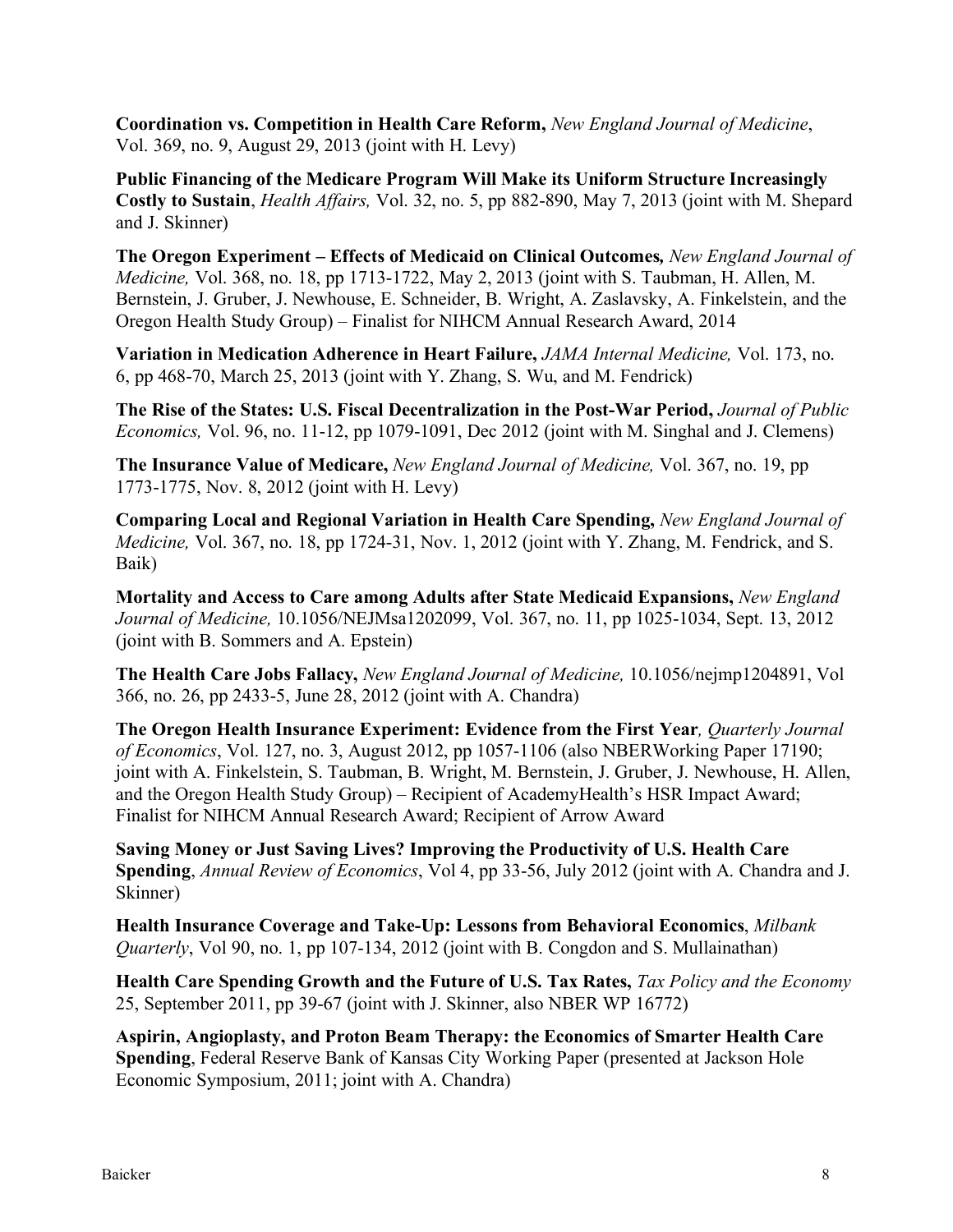**The Effects of Medicaid Coverage – Learning from the Oregon Experiment**, *New England Journal of Medicine,* 10.1056/nejmp1108222, Vol. 365, no. 8, pp 683-685, August 25, 2011 (joint with A. Finkelstein)

**The Economics of Financing Medicare,** *New England Journal of Medicine*, 10.1056/ nejmp1107671, Vol. 365:e7, July 28, 2011 (joint with M. Chernew)

**Patient Cost-Sharing and Healthcare Spending Growth,** *Journal of Economic Perspectives,*  Vol. 25, no. 2, pp 47-68, Spring 2011 (joint with D. Goldman)

**Are Drugs Substitutes or Complements for Intensive (and Expensive) Medical Treatment?**  *American Economic Review* Papers and Proceedings, Vol. 101, no. 3, pp 393-397, May 2011 (joint with Y. Zhang and J. Newhouse)

**Misconceptions About Health Insurance Markets and Health Reform**, *TIAA-CREF Institute Policy Brief,* February 2011 (joint with A. Chandra)

**Geographic Variation in the Quality of Prescribing,** *New England Journal of Medicine,*  10.1056/NEJMp1010220, Vol. 363, no. 21, pp 1985-1988, Nov 18 2010 (joint with Y. Zhang and J. Newhouse)

**What The Oregon Health Study Can Tell Us About Expanding Medicaid,** *Health Affairs*, Vol. 29, no. 8, August 2010 (joint with H. Allen, A. Finkelstein, S. Taubman, B. Wright, and the Oregon Health Study Group)

**Reinsurance for High Health Costs: Benefits, Limitations, and Alternatives**, *Forum for Health Economics & Policy*, Vol. 13, issue 2, article 7, 2010 (joint with W. Dow, B. Fulton)

**Geographic Variation in Medicare Drug Spending**, *New England Journal of Medicine,*  10.1056/nejmp1004872, Vol. 363, no. 5, pp 405-409, July 29, 2010 (joint with Y. Zhang and J. Newhouse)

**The Specter of Financial Armageddon – Health Care and Federal Debt in the United States,**  *New England Journal of Medicine,* 10.1056/NEJMp1002873, Vol. 362, no. 13, p. 1166, April 1, 2010 (joint with M. Chernew and J. Hsu)

**Workplace Wellness Programs Can Generate Savings,** *Health Affairs,* Vol. 29, no. 2, Feb 2010 (joint with D. Cutler and Z. Song) – Awarded prize for Outstanding Journal Article by the Care Continuum Alliance

**Uncomfortable Arithmetic – Whom to Cover Versus What to Cover***, New England Journal of Medicine,* 10.1056/nejmp0911074, Vol. 362, no. 2, 95-97, Jan 14 2010 (joint with A. Chandra)

**Understanding Agglomeration in Healthcare,** in *Agglomeration Economics* (Edward Glaeser, ed.), University of Chicago Press, 2010 (joint with A. Chandra)

**A Trillion Dollar Geography Lesson,** *Health Affairs,* Vol. 28, no. 5, pp 1448-1451, Sept/Oct 2009 (joint with A. Chandra)

**Risk Selection and Risk Adjustment: Improving Insurance in the Individual and Small-Group Markets,** *Inquiry,* Vol. 46 no. 2, p. 215-28, 2009 (joint with W. Dow, also Economic Research Initiative on the Uninsured Working Paper 58, August 2008)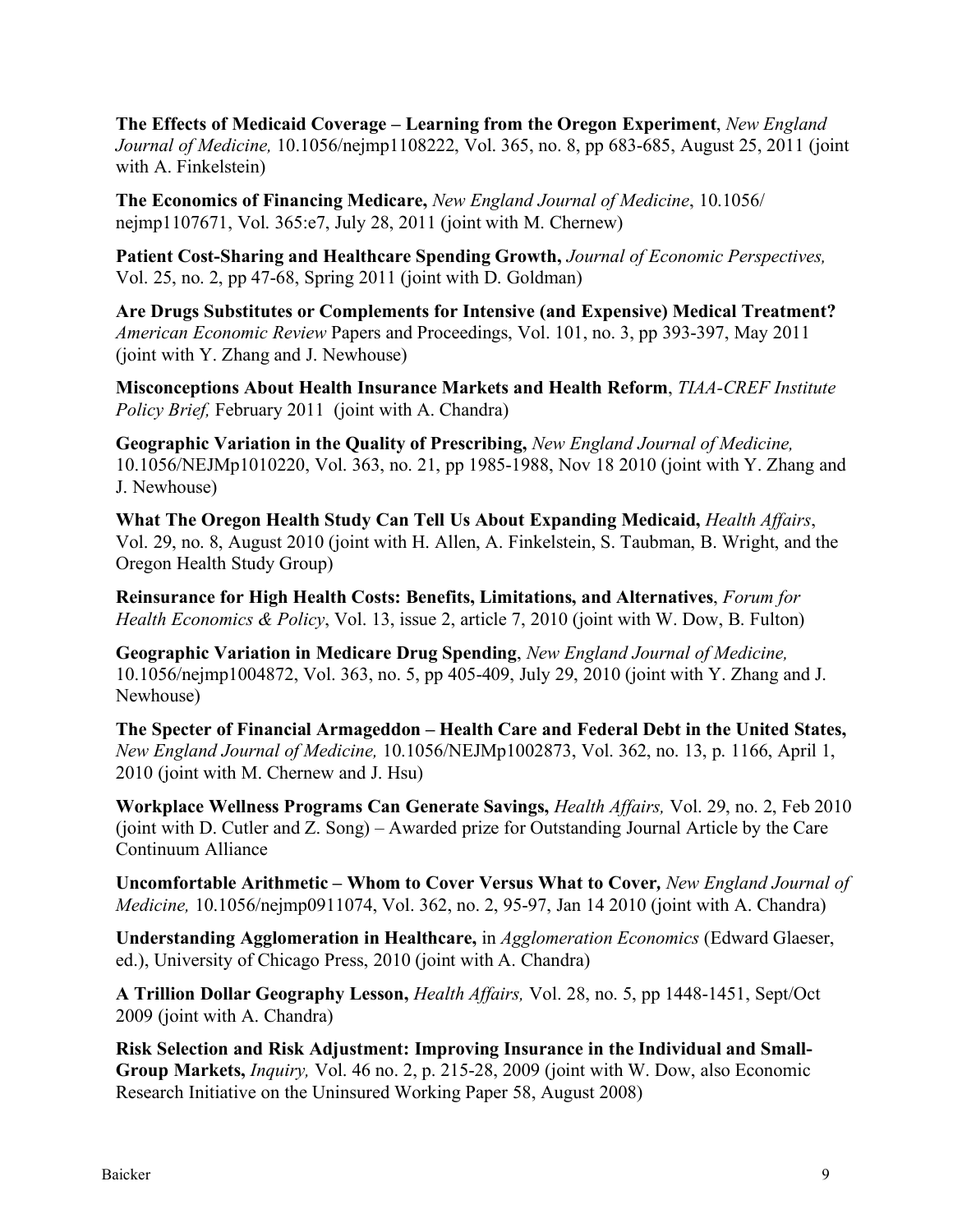**Health Care Reform in Perspective**, *New England Journal of Medicine*, 2009 Oct 15; Vol. 361, no. 16:e30 (Roundtable with AM Epstein, HJ Aaron, JS Hacker, MV Pauly)

**Myths and Misconceptions About Health Insurance**, *Health Affairs,* Vol. 27, no. 6, w533 w543, October 21, 2008 (joint with A. Chandra)

**Cooper's Analysis Is Incorrect,** *Health Affairs,* Vol. 28, no. 1, w116-w118, December 4, 2008 (joint with A. Chandra)

**Formula for Compromise: Expanding Coverage and Promoting High-value Care,** *Health Affairs*, Vol. 27, no. 3, pp 658-666, May/June 2008

**Employer Health Insurance Mandates and the Risk of Unemployment**, *Risk Management and Insurance Review*, Vol. 11, no. 1, pp 109-132, 2008 (joint with H. Levy, also NBER Working Paper 13528)

**Future of Social Security, Medicare and Medicaid: Is U.S. Entitlement Spending Sustainable?** *Risk Management and Insurance Review*, Vol. 11, no. 1, pp 1-21, 2008 (joint remarks with Jeffrey Brown, Douglas Holtz-Eakin, Peter Orzsag)

**State and Federal Approaches to Health Reform: What Works for the Working Poor?**  *Forum for Health Economics & Policy: Frontiers in Health Policy Research*, Vol. 10, issue 1, article 5, 2007 (joint with E. Meara, M. Rosenthal, and A. Sinaiko)

**Finders Keepers: Forfeiture Laws, Policing Incentives, and Local Budgets**, *Journal of Public Economics*, Vol. 91, no. 11, pp 2113-2136, December 2007 (joint with M. Jacobson, also NBER Working Paper 10484)

**Lowering the Barriers to Consumer Directed Health Care: Responding to Concerns**, *Health Affairs*, Vol. 26, no. 5, pp 1328-1332, September/October 2007 (joint with W. Dow and J. Wolfson)

**Making Health Care More Affordable Through Health Insurance Finance Reform,** *Business Economics,* Vol. 43, no. 2, July 2007

**Malpractice Liability Costs and the Practice of Medicine in the Medicare Program,** *Health Affairs*, Vol. 26, no. 3, pp 841-852, May/June 2007 (joint with A. Chandra and E. Fisher)

**Getting More for Our Health Care Dollars,** *Tax Notes*, January 8, 2007

**Geographic Variation in the Appropriate Use of Cesarean Delivery**, *Health Affairs*, Vol. 25, no. 5, pp 355-367, September/October 2006 (joint with A. Chandra and K. Buckles)

**The Effect of State Education Finance Reform on Total Local Resources,** *Journal of Public Economics,* Vol. 90, no. 8-9, pp 1519-1535, September 2006 (joint with N. Gordon, also NBER Working Paper 10701)

**Health Savings Accounts: Implications for Health Spending**, *National Tax Journal*, Vol. LIX, no. 3, pp 463-475, September 2006 (joint with W. Dow and J. Wolfson)

**The Labor Market Effects of Rising Health Insurance Premiums**, *Journal of Labor Economics,* Vol. 24, no. 3, pp. 609-634, July 2006 (joint with A. Chandra, also NBER Working Paper 11160)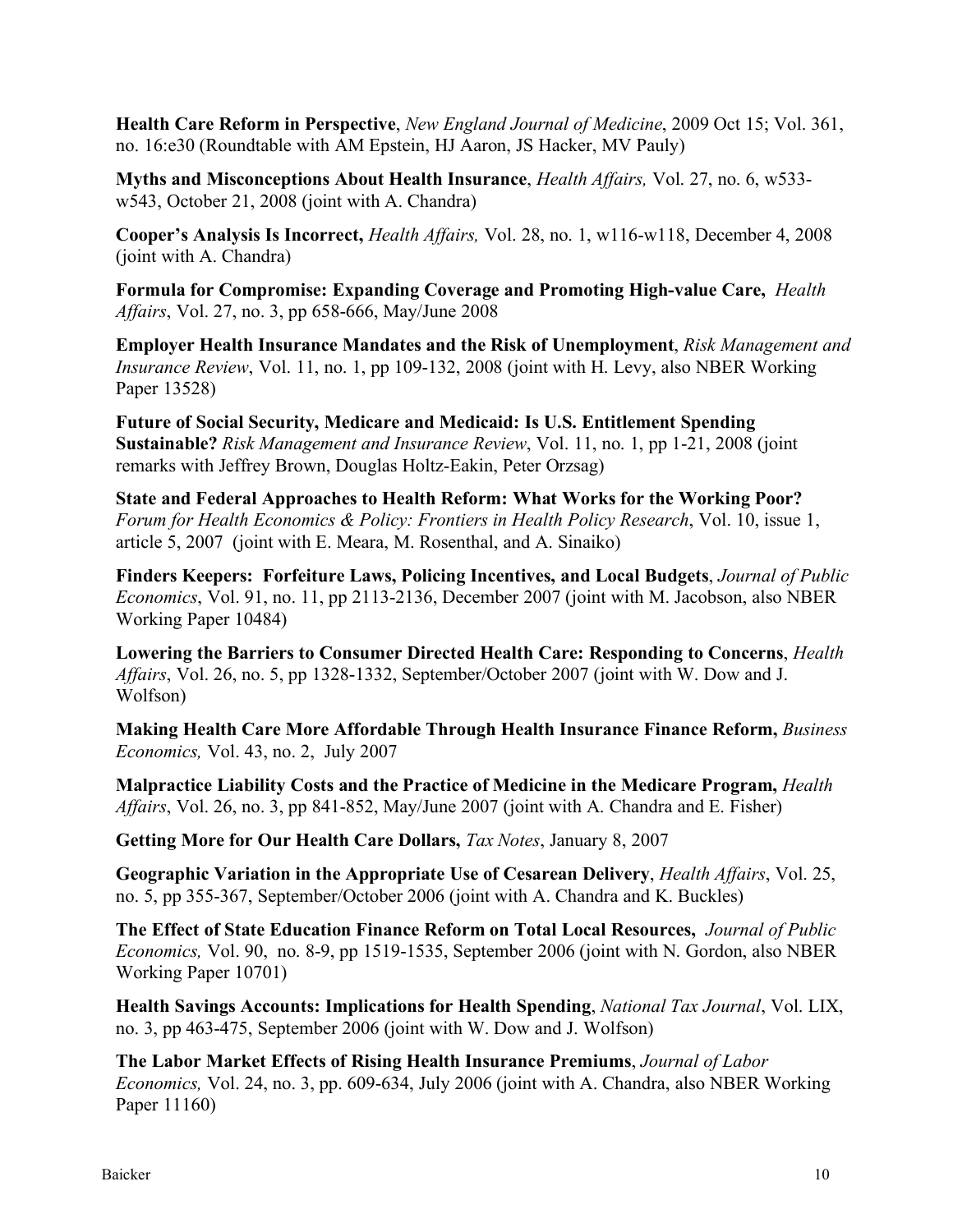**The Effect of Malpractice Liability on the Delivery of Health Care**, *Forum for Health Economics & Policy: Frontiers in Health Policy Research,* Vol. 8, article 4, 2006 (joint with A. Chandra)

**Tax Incentives and Healthcare Spending,** *Tax Notes,* June 12, 2006

**Improving Incentives in Health Care Spending**, *Business Economics,* Vol. 41, no. 2, April 2006

**Defensive Medicine and Disappearing Doctors?**, *Regulation*, Vol. 28, no. 3, pp 24-31, Fall 2005 (joint with A. Chandra)

**Extensive or Intensive Generosity? The Price and Income Effects of Federal Grants**, *Review of Economics and Statistics*, Vol. 87, no. 2, pp 371-384, May 2005

**The Consequences of the Growth of Health Insurance Premiums**, *American Economic Review* Papers and Proceedings, Vol. 95, no. 2, pp 214-218, May 2005 (joint with A. Chandra)

**Fiscal Shenanigans, Targeted Federal Health Care Funds, and Patient Mortality,** *Quarterly Journal of Economics*, Vol. 120, no. 1, pp 345-386, February 2005 (joint with D. Staiger, also NBER Working Paper 10440)

**The Spillover Effects of State Spending**, *Journal of Public Economics*, Vol. 89, no. 2-3, pp 529- 544, February 2005

**Geographic Variation In Health Care And The Problem Of Measuring Racial Disparities,**  *Perspectives in Biology and Medicine,* Vol. 48, no. 1, pp 42-53, Winter Supplement 2005 (joint with A. Chandra and J. Skinner)

**Trade Adjustment Assistance**, *Journal of Economic Perspectives*, Vol. 18 no. 2, pp 239-256, Spring 2004 (joint with M. Rehavi)

**The Productivity of Physician Specialization: Evidence from the Medicare Program,**  *American Economic Review* Papers and Proceedings, Vol. 94 no. 2, pp 357-361, May 2004 (joint with A. Chandra)

**Capital Punnishment: The Budgetary Repercussions of Capital Convictions**, *Advances in Economic Analysis and Policy*, B.E. Press, Vol. 4, no. 1, 2004 (also NBER Working Paper 8382)

**Who You Are and Where You Live: How Race and Geography Affect the Treatment of Medicare Beneficiaries,** *Health Affairs*, October 7, 2004 (joint with A. Chandra, J. Skinner, J. Wennberg) (also reprinted in *Debating Health Care: A Health Affairs Retrospective*, pp. 377-390, J. Iglehart ed., 2007)

**Medicare Spending, the Physician Workforce, and Beneficiaries' Quality of Care**, *Health Affairs*, Vol. 23, no. 3, pp 184-197, April 7, 2004 (joint with A. Chandra)

**Reducing Uninsurance Through the Nongroup Market: Health Insurance Credits and Purchasing Groups**, *Health Affairs*, pp 363-366, October 23, 2002 (joint with M. McClellan)

**Government Decision-Making and the Incidence of Federal Mandates**, *Journal of Public Economics*, Vol. 82, no. 2, pp 147-194, November 2001

**The Budgetary Repercussions of Pricey Prosecutions**, *The National Tax Association Proceedings*, 2000